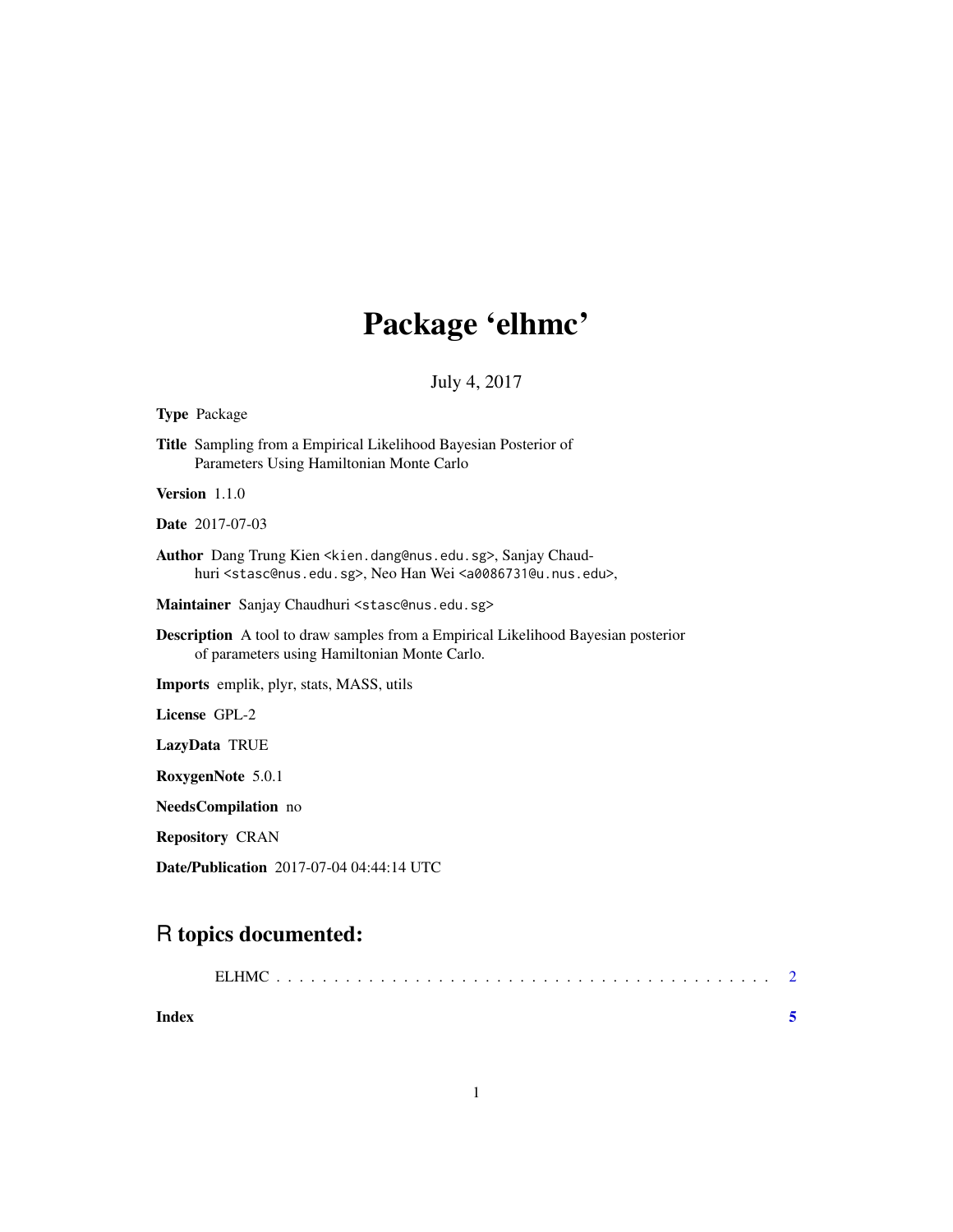#### <span id="page-1-0"></span>Description

This function draws samples from a Empirical Likelihood Bayesian posterior distribution of parameters using Hamiltonian Monte Carlo.

#### Usage

```
ELHMC(initial, data, fun, dfun, prior, dprior, n.samples = 100,
  1f. steps = 10, epsilon = 0.05, p.variance = 1, tol = 10^{\circ}-5,
  detailed = FALSE, FUN, DFUN)
```
#### Arguments

| initial    | a vector containing the initial values of the parameters                                                                                                                                                                                                       |
|------------|----------------------------------------------------------------------------------------------------------------------------------------------------------------------------------------------------------------------------------------------------------------|
| data       | a matrix containing the data                                                                                                                                                                                                                                   |
| fun        | the estimating function $q$ . It takes in a parameter vector params as the first ar-<br>gument and a data point vector x as the second parameter. This function returns<br>a vector.                                                                           |
| dfun       | a function that calculates the gradient of the estimating function $g$ . It takes in a<br>parameter vector params as the first argument and a data point vector x as the<br>second argument. This function returns a matrix.                                   |
| prior      | a function with one argument x that returns the prior densities of the parameters<br>of interest                                                                                                                                                               |
| dprior     | a function with one argument x that returns the gradients of the log densities of<br>the parameters of interest                                                                                                                                                |
| n.samples  | number of samples to draw                                                                                                                                                                                                                                      |
| lf.steps   | number of leap frog steps in each Hamiltonian Monte Carlo update                                                                                                                                                                                               |
| epsilon    | the leap frog step size(s). This has to be a single numeric value or a vector of<br>the same length as initial.                                                                                                                                                |
| p.variance | the covariance matrix of a multivariate normal distribution used to generate the<br>initial values of momentum $p$ in Hamiltonian Monte Carlo. This can also be a<br>single numeric value or a vector. See Details.                                            |
| tol        | EL tolerance                                                                                                                                                                                                                                                   |
| detailed   | If this is set to TRUE, the function will return a list with extra information.                                                                                                                                                                                |
| <b>FUN</b> | the same as fun but takes in a matrix X instead of a vector x and returns a matrix<br>so that FUN(params, $X[\iota, \iota]$ is the same as fun(params, $X[\iota, \iota]$ ). Only one<br>of FUN and fun should be provided. If both are then fun is ignored.    |
| DFUN       | the same as dfun but takes in a matrix X instead of a vector x and returns an array<br>so that DFUN(params, $X[\xi, \xi]$ , i] is the same as dfun(params, $X[\xi, \xi]$ ). Only<br>one of DFUN and dfun should be provided. If both are then dfun is ignored. |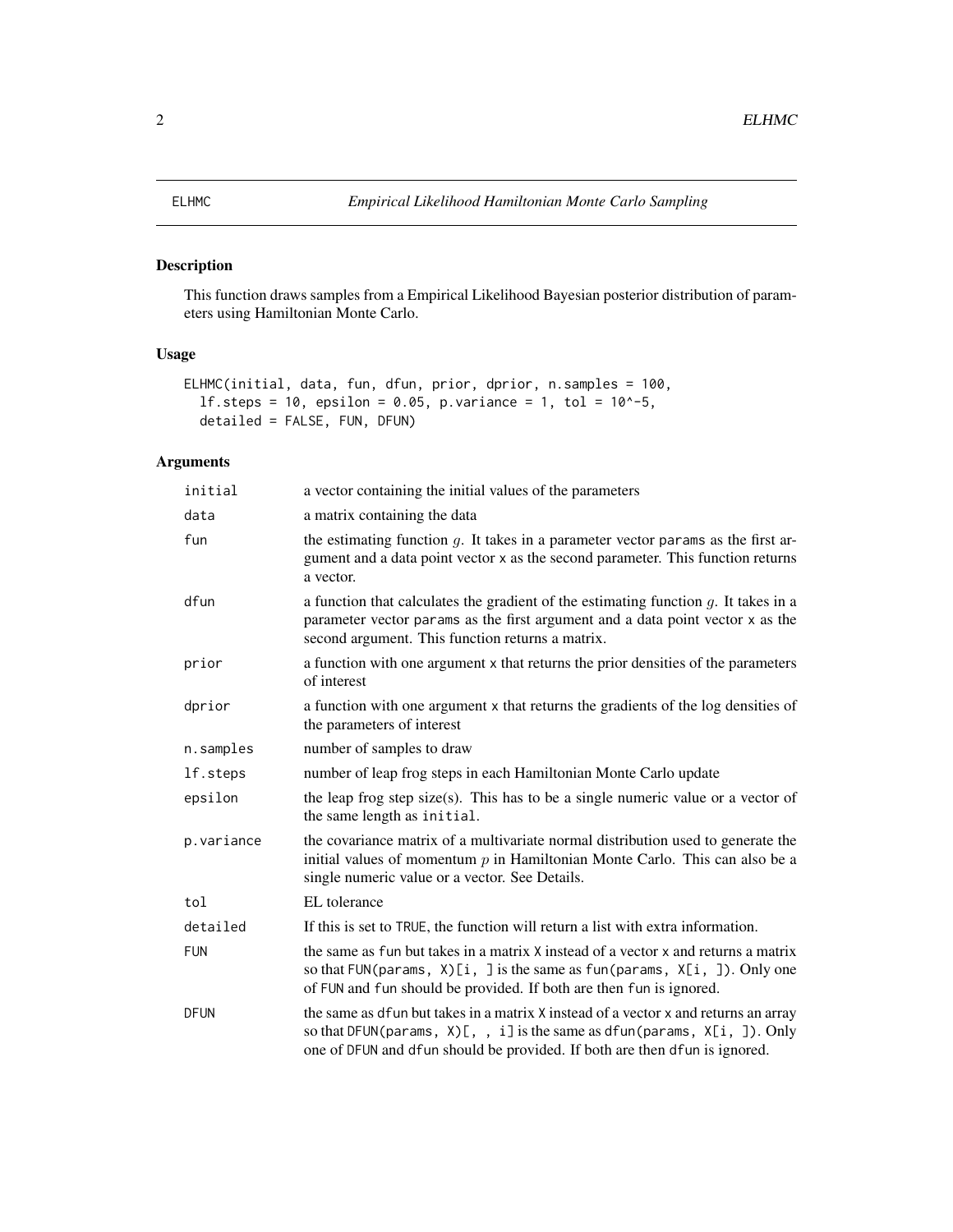#### $E$ *ELHMC*  $\qquad \qquad$  3

#### Details

Suppose there are data  $x = (x_1, x_2, ..., x_n)$  where  $x_i$  takes values in  $R^p$  and follow probability distribution  $F$ . Also,  $F$  comes from a family of distributions that depends on a parameter  $\theta = (\theta_1, ..., \theta_d)$  and there is a smooth function  $g(x_i, \theta) = (g_1(x_i, \theta), ..., g_q(x_i, \theta))^T$  that satisfies  $E_F[g(x_i, \theta)] = 0$  for  $i = 1, ..., n$ .

ELHMC draws samples from a Empirical Likelihood Bayesian posterior distribution of the parameter θ, given the data x as data, the smoothing function g as fun, and the gradient of g as dfun or  $G(X) = (g(x_1), g(x_2), ..., g(x_n))^T$  as FUN and the gradient of  $G$  as DFUN.

#### Value

The function returns a list with the following elements:

| samples                                                       | A matrix containing the parameter samples                                                                                                                                                 |  |  |  |
|---------------------------------------------------------------|-------------------------------------------------------------------------------------------------------------------------------------------------------------------------------------------|--|--|--|
| acceptance.rate                                               |                                                                                                                                                                                           |  |  |  |
|                                                               | The acceptance rate                                                                                                                                                                       |  |  |  |
| call                                                          | The matched call                                                                                                                                                                          |  |  |  |
| If detailed $=$ TRUE, the list contains these extra elements: |                                                                                                                                                                                           |  |  |  |
| proposed                                                      | A matrix containing the proposed values at n.samaples - 1 Hamiltonian<br>Monte Carlo updates                                                                                              |  |  |  |
| acceptance                                                    | A vector of TRUE/FALSE values indicates whether each proposed value is ac-<br>cepted                                                                                                      |  |  |  |
| trajectory                                                    | A list with 2 elements trajectory q and trajectory p. These are lists of<br>matrices contraining position and momentum values along trajectory in each<br>Hamiltonian Monte Carlo update. |  |  |  |

#### References

Chaudhuri, S., Mondal, D. and Yin, T. (2015) Hamiltonian Monte Carlo sampling in Bayesian empirical likelihood computation. *Journal of the Royal Statistical Society: Series B*.

Neal, R. (2011) MCMC for using Hamiltonian dynamics. *Handbook of Markov Chain Monte Carlo* (eds S. Brooks, A.Gelman, G. L.Jones and X.-L. Meng), pp. 113-162. New York: Taylor and Francis.

#### Examples

```
## Not run:
## Suppose there are four data points (1, 1), (1, -1), (-1, -1), (-1, 1)x = \text{rbind}(c(1, 1), c(1, -1), c(-1, -1), c(-1, 1))## If the parameter of interest is the mean, the smoothing function and
## its gradient would be
f <- function(params, x) {
x - params
}
df <- function(params, x) {
rbind(c(-1, 0), c(0, -1))}
```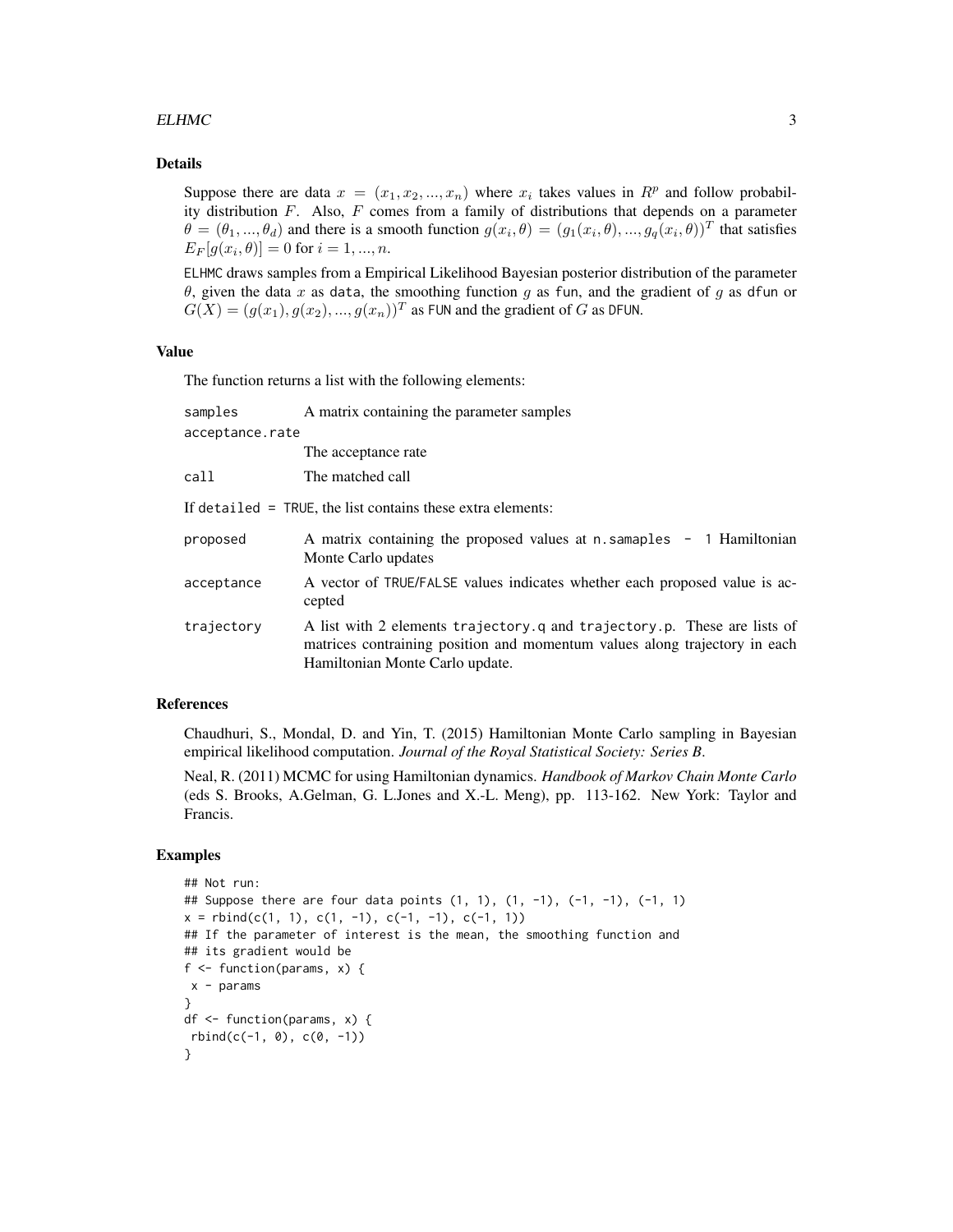```
## Draw 50 samples from the Empirical Likelihood Bayesian posterior distribution
## of the mean, using initial values (0.96, 0.97) and standard normal distributions
## as priors:
normal\_prior \leftarrow function(x) {
  exp(-0.5 * x[1] ^ 2) / sqrt(2 * pi) * exp(-0.5 * x[2] ^ 2) / sqrt(2 * pi)}
normal_prior_log_gradient <- function(x) {
  -x
}
set.seed(1234)
mean.samples \leq ELHMC(initial = c(0.96, 0.97), data = x, fun = f, dfun = df,
                     n.samples = 50, prior = normal_prior,
                     dprior = normal_prior_log_gradient)
plot(mean.samples$samples, type = "l", xlab = "", ylab = "")
```
## End(Not run)